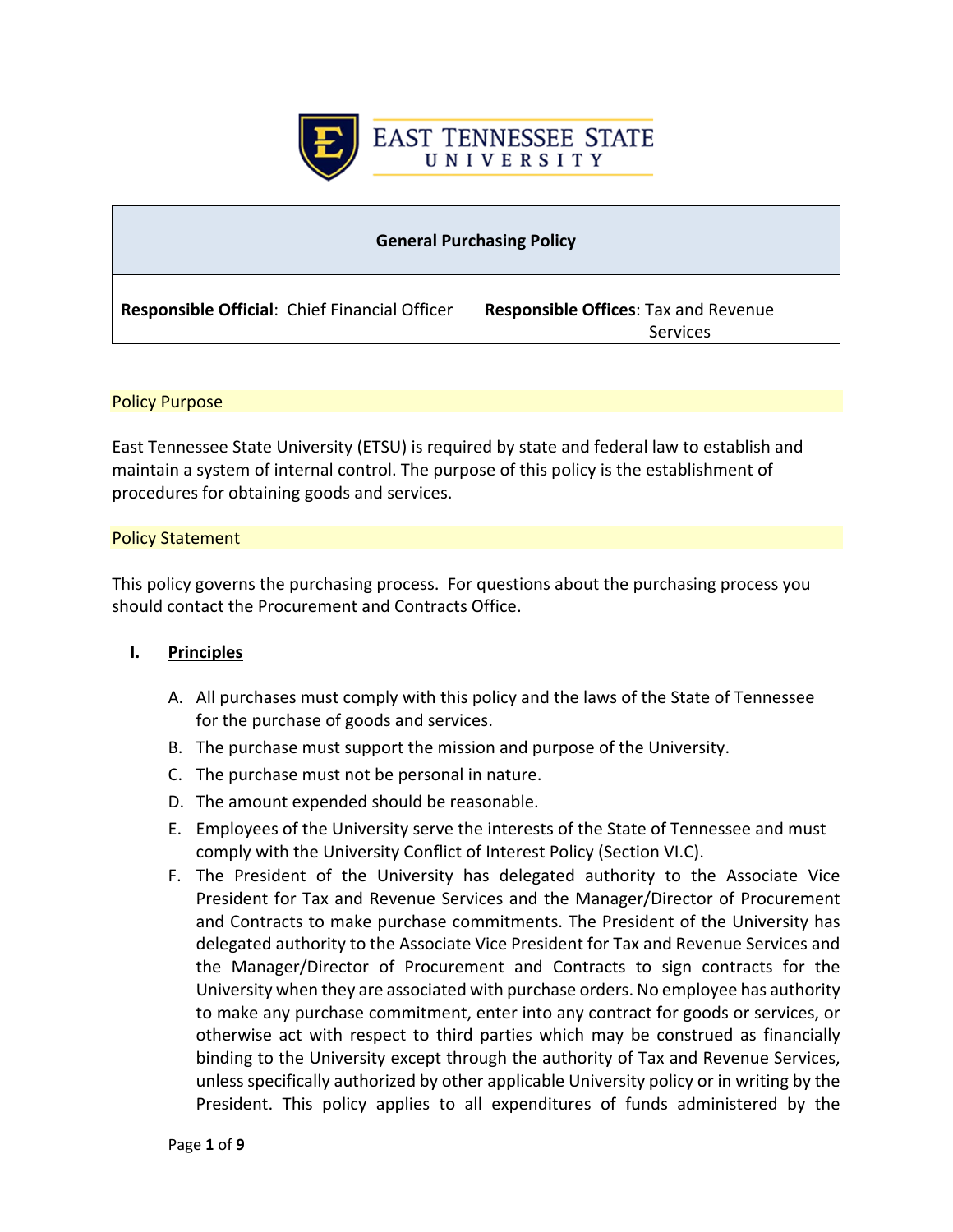University, regardless of origin. This policy does not apply to agency funds set up with ETSU Financial Services.

- G. The ETSU Standard Bid Terms and Conditions and the ETSU Code of Ethics in Procurement and Contracting (Section VI) are adopted as minimum standards in the procurement of goods and services.
- H. Except as specifically provided in other University policies and guidelines, authority pursuant to those policies shall not include the purchase or lease of real property, the purchase of insurance, or purchases for capital outlay projects from any fund source whatsoever.
- I. No employee of the University responsible for initiating or approving requisitions shall accept or receive, directly or indirectly, from any person, firm or corporation to whom any contract may be awarded, by rebate, gift or otherwise, any money or anything of value whatsoever, or any promise, obligation or contract for future awards or compensation. Whenever any contract/purchase order is awarded contrary to this provision, the contract/purchase order shall be void and of no effect, and if the violation was intentional, the employee responsible for the purchase shall be liable for any state funds paid contrary to this provision.

# **II. Purchasing**

- A. Planning a Purchase In preparation of the purchase of goods and services, a clear description of the requirements or specifications is the basis for assuring that departmental needs will be met. The approving authority from the ordering department must assure that funds have been appropriated and are available for the purchase of materials, supplies, equipment or services prior to award of a contract. The ordering department is responsible for determining that all items to be purchased are necessary.
- B. Purchase Requisition Procedures Purchase requisitions should be submitted online by accessing University purchasing system. Purchase requisitions are submitted by the ordering department, approved by the appropriate officials and forwarded electronically to the Procurement and Contracts Office for processing into a bid or a purchase order.
- C. The purchase requisition should include, but not be limited to the following:
	- 1. Information describing the purpose of the acquisition, technical requirements, bidder qualifications, and any other information considered relevant to the goods or services being acquired. Whenever possible, all specifications for materials, supplies, equipment and services shall be worded or designed so as to permit open and competitive bidding.
	- 2. The quantity or number of articles or services required.
	- 3. The estimated cost of goods or services.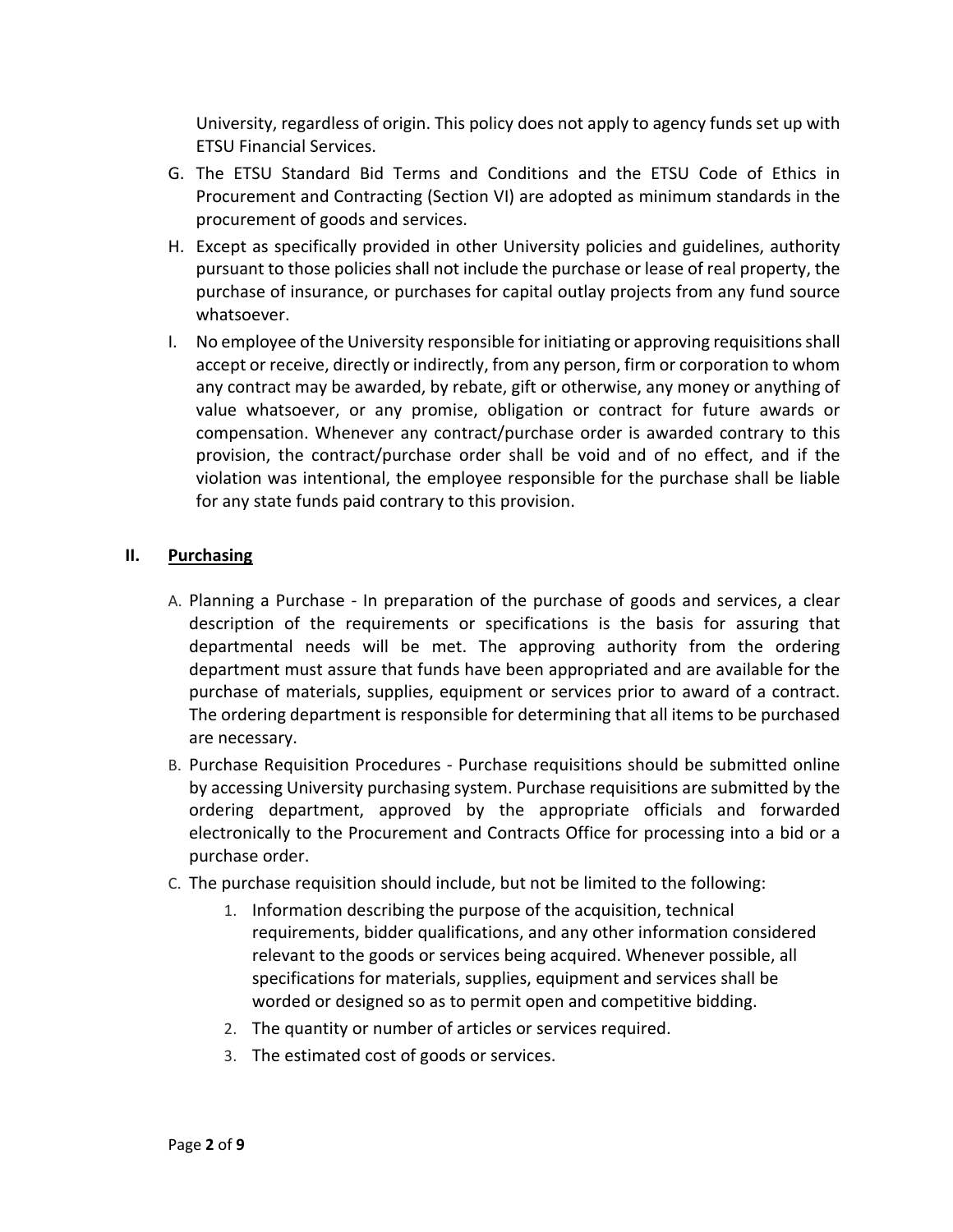- D. Additional Purchasing Methods In addition to the purchase requisition, other purchasing methods, such as the Procard and contract purchases may be available.
- E. Competitive Bidding and Specifications All purchases valued at \$25,000 or more shall be based upon the principles of competitive bidding except as provided herein. The unit of analysis for application of the bidding threshold is the individual invoice, receipt, purchase order, estimate, etc. Primary responsibility for determining a single purchase is with the department. The Procurement and Contracts Office shall review purchases to ensure compliance with this Policy. Departments shall not intentionally divide invoices, receipts, purchase orders or estimates to stay below the \$25,000 threshold. Whenever possible, all specifications for materials, supplies, equipment and services shall be worded or designed so as to permit open and competitive bidding for the supplying of the articles, commodities or services to which they apply.
- F. Bidding is required when the total purchase amount is \$25,000 or more. A minimum of three bids is required when the total purchase amount is \$25,000 to \$75,000. Departmental personnel may contact sources of supply for quotes when the amount of the total purchase is \$25,000 but less than \$75,000. The Procurement and Contracts Office will assist in the development of specifications and provide capable suppliers upon request. The Procurement and Contracts Office is also available to obtain the bids. All bid information is to be attached as internal information on the purchase requisition in the University purchasing system. If available, furnish with the purchase requisition such specifications, catalog pages, brochures, or other data as will provide an adequate basis for determining the quality and functional capabilities of the products being requested.
- G. The Procurement and Contracts Office will issue bids for goods and services \$75,000 or more. Exception to this are construction contracts in which the Office of Facilities Management as the State Procurement Agent will route any construction contracts over \$100,000 to the Office of State Architect for approval. These contracts are signed by the President, Legal and the Chief Financial Officer.
- H. The University shall actively solicit bids from small, minority, service-disabled veteran, and woman-owned businesses in order to obtain a fair proportion of goods and services from such businesses, whenever possible.
- I. Non-Competitive Purchases Goods and services over the bid threshold may be procured without competitive bidding only if such purchases are justified in writing and approved by the President, Associate Vice President for Tax and Revenue Services, or Manager/Director of Procurement and Contracts.
- J. Emergency Purchases Requests for purchases of specific materials, supplies, equipment, or services may be made in the open market for immediate delivery only to meet bona fide emergencies arising from any unforeseen cause. The President must approve all bona fide emergency purchase requests of \$750,000 or more. The Chief Operating Officer must approve all emergency purchases less than \$750,000. A written report on the circumstances of any such emergency justifying the purchase shall be prepared by the ordering department and maintained by the University. All emergency purchases shall, if practicable, be made on the basis of competitive bids.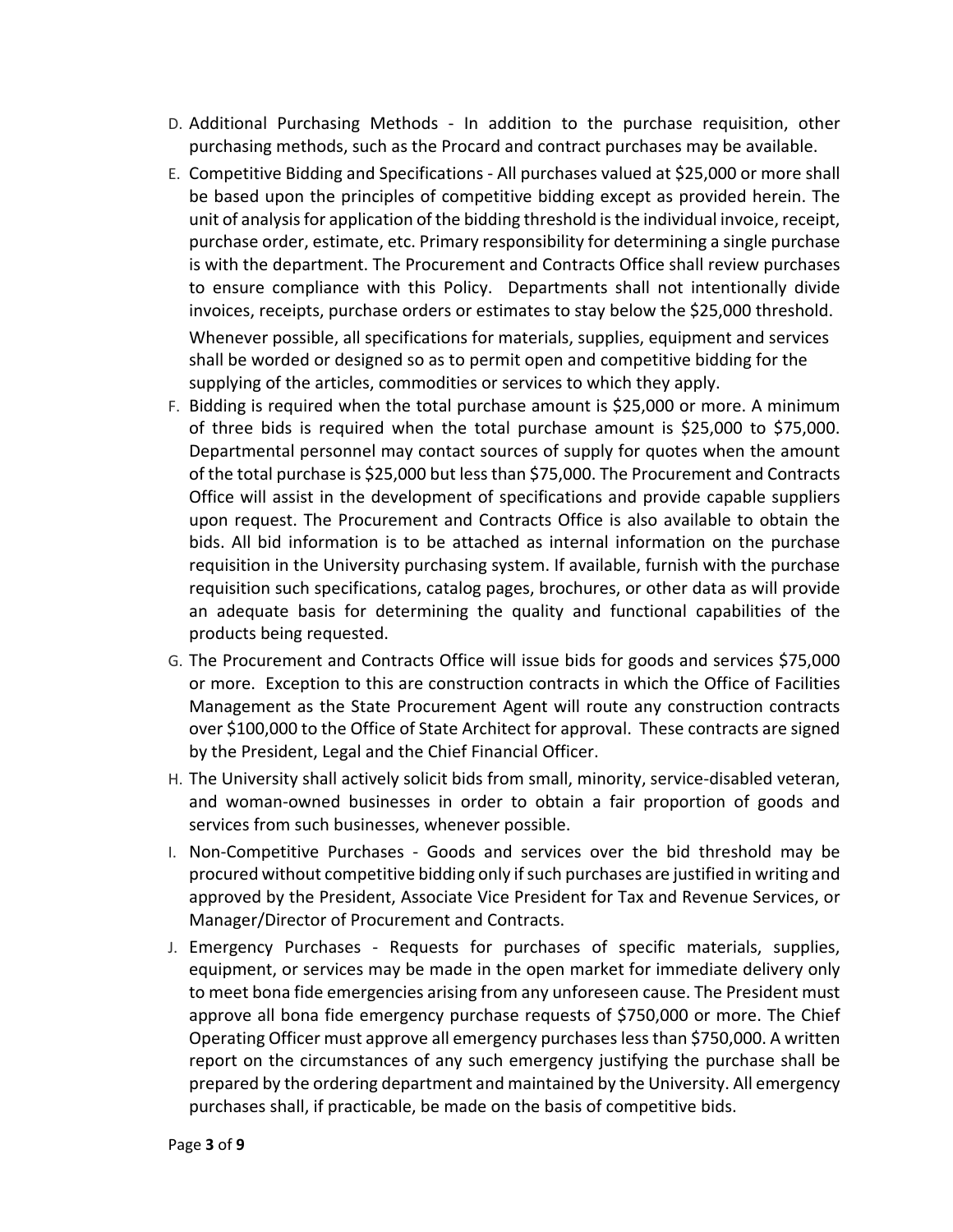- K. Contracts and Agreements All contracts and agreements will be in conformance with ETSU policy on Contracts and Signature Authority and other State requirements.
- L. Fiscal Review- Certain procurements/contracts require approval by the President, the Board of Trustees, and State of Tennessee Fiscal Review Committee. (Allow a minimum of 75 days prior to the effective date of the agreement). This includes procurements/contracts that meet all of the following criteria:
	- i Contracts that are non-competitive; and
	- ii Contracts that have the potential of being for a period of more than one year; and
	- iii Contracts that exceed \$250,000 in total value (including all potential renewals)
- M. Prohibited Transactions No personal items shall be purchased through the University or from funds of the University for any employee of the University or any relative of any employee. Personal gifts for employees cannot be purchased with university funds. Whenever any contract/purchase order is awarded to the contrary to this provision, the contract/purchase order shall be void and of no effect, and if the violation was intentional, the employee responsible for the purchase shall be liable for any state funds paid contrary to this provision.

# **III. Special Purchasing Considerations**

A. Business Meals – The University may pay or reimburse properly documented meals when the primary purpose is a business discussion. Business meals generally include at least one non-university employee. However, occasional gatherings of University employees may also be reimbursed as business meals. Expenses may be incurred only for those individuals whose presence is necessary to the business discussion.

In addition to an itemized receipt, IRS rules on substantiation of business expenses require documentation of the time, date, place, specific topic of discussion and attendees at the meals. The documentation requirements apply to all on-campus or off-campus business meals, regardless of payment methods. Accordingly, all oncampus dining facilities require this documentation for all meals charged to departmental accounts.

Under no circumstances will alcohol expenditures be reimbursed. The University will deny reimbursement for meal expenses that lack documentation or a clear business purpose. Gatherings that are primarily social in nature do not qualify for payment or reimbursement as business meals.

B. Faculty/Staff Recognition Events – Institutional funds may be used to purchase food and non-alcoholic beverages for recognition, appreciation and/or retirement events. Expenses for these events must be reasonable. Recognition gifts and retirement plaques are allowable up to a reasonable value limit per employee/retiree recognized.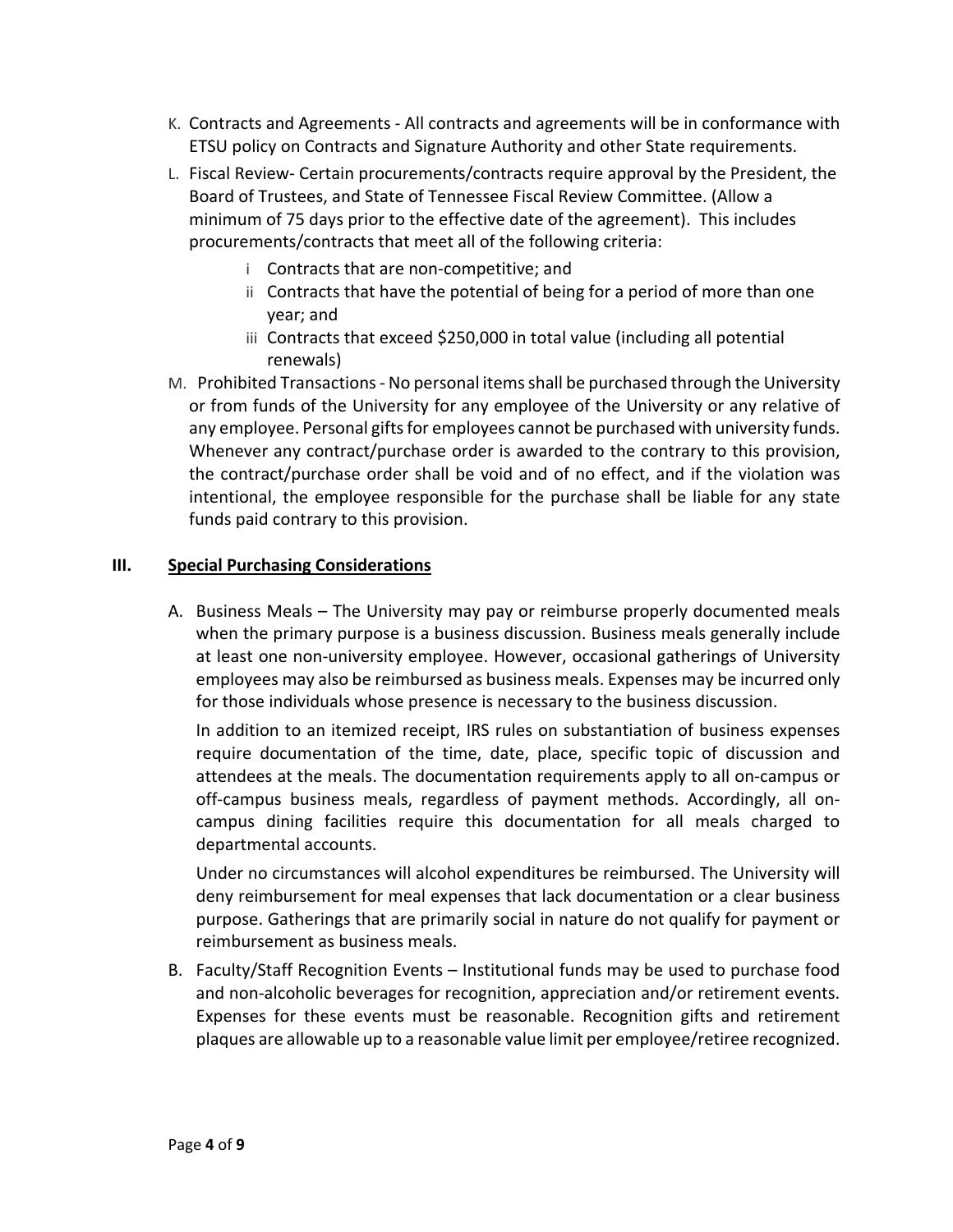# **IV. Examples of Purchases Not Allowed with University Funds**

- A. Gifts and flowers except for officially sponsored events and student activities
- B. Personal purchases for employees or students
	- 1. Professional license fees examples: any Tennessee State Health Professional Board, or other state or national professional board licenses
	- 2. Memberships, Dues and Subscriptions examples: any personal membership, dues, or subscriptions in the name of the individual, Any civic organizations, or professional organizations in the name of an individual. To be allowed the fee has to be an Institutional fee in the name of ETSU, a College, or a Department, not an individual.
	- 3. Purchases for office use examples: decorations for private offices, coffee pots, microwaves, tissues, food, drinks, cups, plates, etc.
- C. Employee monetary awards/rewards examples: cash, gift cards or gift certificates. Employee awards are provided using processes established in the Foundation and are paid through Payroll as extra compensation.

# **V. Permitted Transactions for Non-Employees with University Funds**

- A. Honoraria
- B. Token of appreciation for service rendered \$50 or less per person
- C. Incentives/Rewards for participating in research studies, surveys, or projects, or for attending events
- D. Promotional items for give-away in order to promote departments and departmental programs
- E. Gift cards: Gift cards are allowed to be purchased for payment to research participants only. Non-employee and non-resident alien research participant payments are limited to a maximum of \$50 per payment and a total payment of less than \$600 to any one research participant. The department must retain a copy of the research participant name, address, social security number and signature acknowledging receipt of the gift card. Department must be able to show that all the gift cards were distributed. These records are subject to audit by university and State Audit. A request to purchase gift cards should be sent to Accounts Payable for a check to be issued to the vendor. University Procards cannot be used to purchase gift cards.
- F. Cash payments: Cash payments are allowed for research participants only. Nonemployee and non-resident alien research participant payments are limited to a maximum of \$50 per payment and a total payment of less than \$600 to any one research participant. Any individual research participant payment over \$50 must be processed through Accounts Payable via a check to the individual research participant. Complete the Cash Payment to Research Participants form and return it to Financial Services before any funds can be distributed. Research participant name, social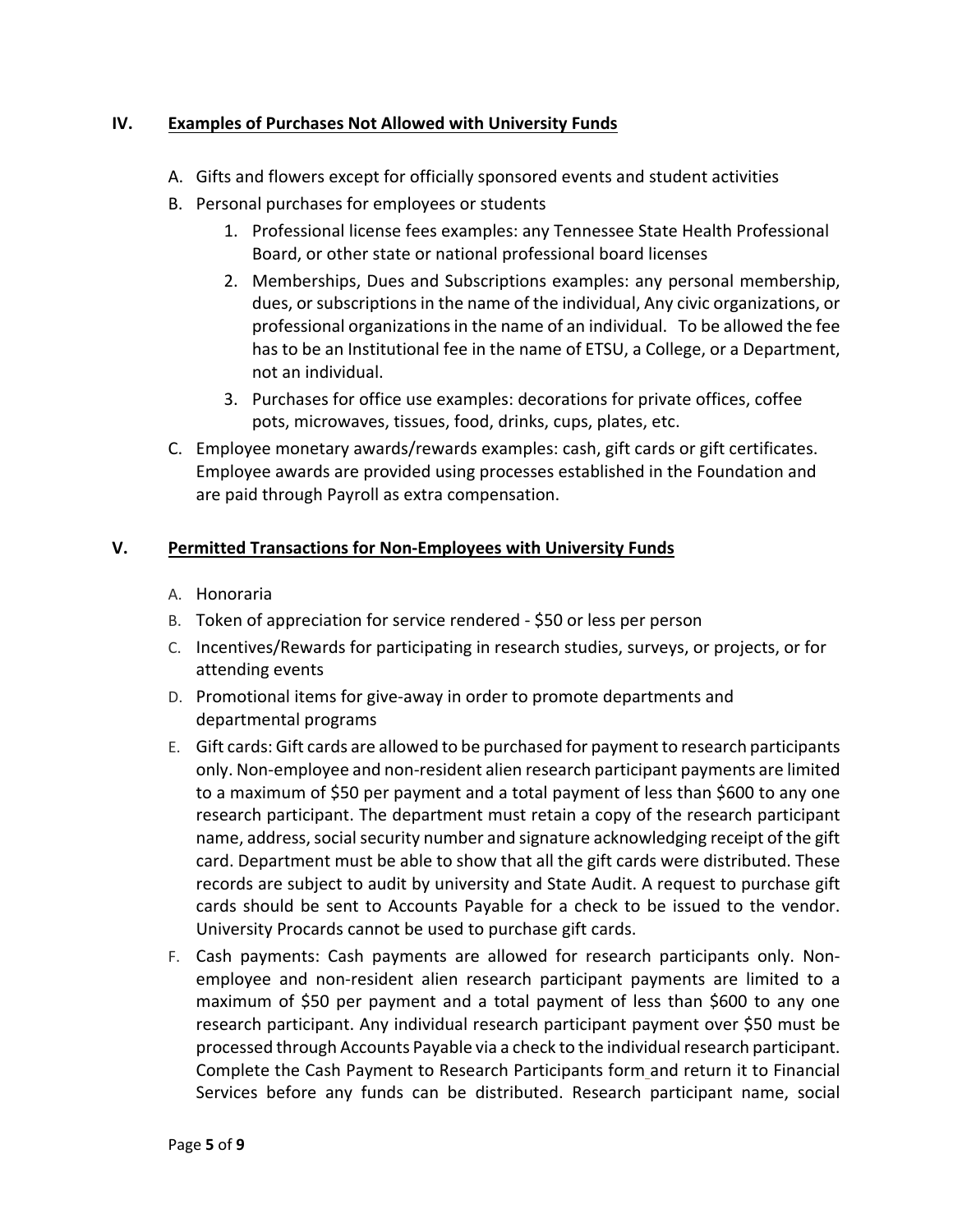security number, address and signature acknowledging receipt of the cash must be obtained. Differing from the use of gift cards, the petty cash receipts are returned to the Bursars Office when the petty cash account is closed out at the end of a grant or when the fund is replenished. The receipts are retained in the Bursars vault and are subject to audit by university and State Audit. Note: Whether gift cards or cash are distributed, a method of securing cards or cash is needed.

## **VI. Code of Ethics in Procurement and Contracting**

The code of ethics was developed by East Tennessee State University, approved by the Board of Trustees, and shall be applicable to all ETSU employees who are primarily responsible for the purchase of goods or services for the institution.

### A. Statement of Policy

- 1. Employees must discharge their duties and responsibilities fairly and impartially.
- 2. They also should maintain a standard of conduct that will inspire public confidence in the integrity of the institution.
- B. General Standards of Ethical Conduct
	- 1. Any attempt to realize personal gain through public employment, inconsistent with the responsible discharge of that public employment, is a breach of public trust.
	- 2. Employees shall base all purchases on the principle of competitive bidding consistent with policies of the Board and the institution.
	- 3. Employees shall grant all competitive bidders equal consideration, regard each transaction on its own merits, and foster and promote fair, ethical, and legal trade practices.
	- 4. Employees shall not engage in bid-splitting by intentionally dividing orders for supplies and equipment into smaller quantities to avoid policy thresholds.
	- 5. Employees shall avoid misrepresentation and deceitful practices, and demand honesty in sales representations whether offered through the medium of a verbal or written statement, an advertisement, or a sample of a product.
	- 6. Employees shall be receptive to competent counsel from colleagues, and be willing to submit any major controversy through the appropriate appeals processes.
	- 7. Employees shall accord prompt and courteous reception insofar as conditions permit to all who call on legitimate business missions.
	- 8. Employees shall not use without consent the original designs developed by a vendor for competitive purposes.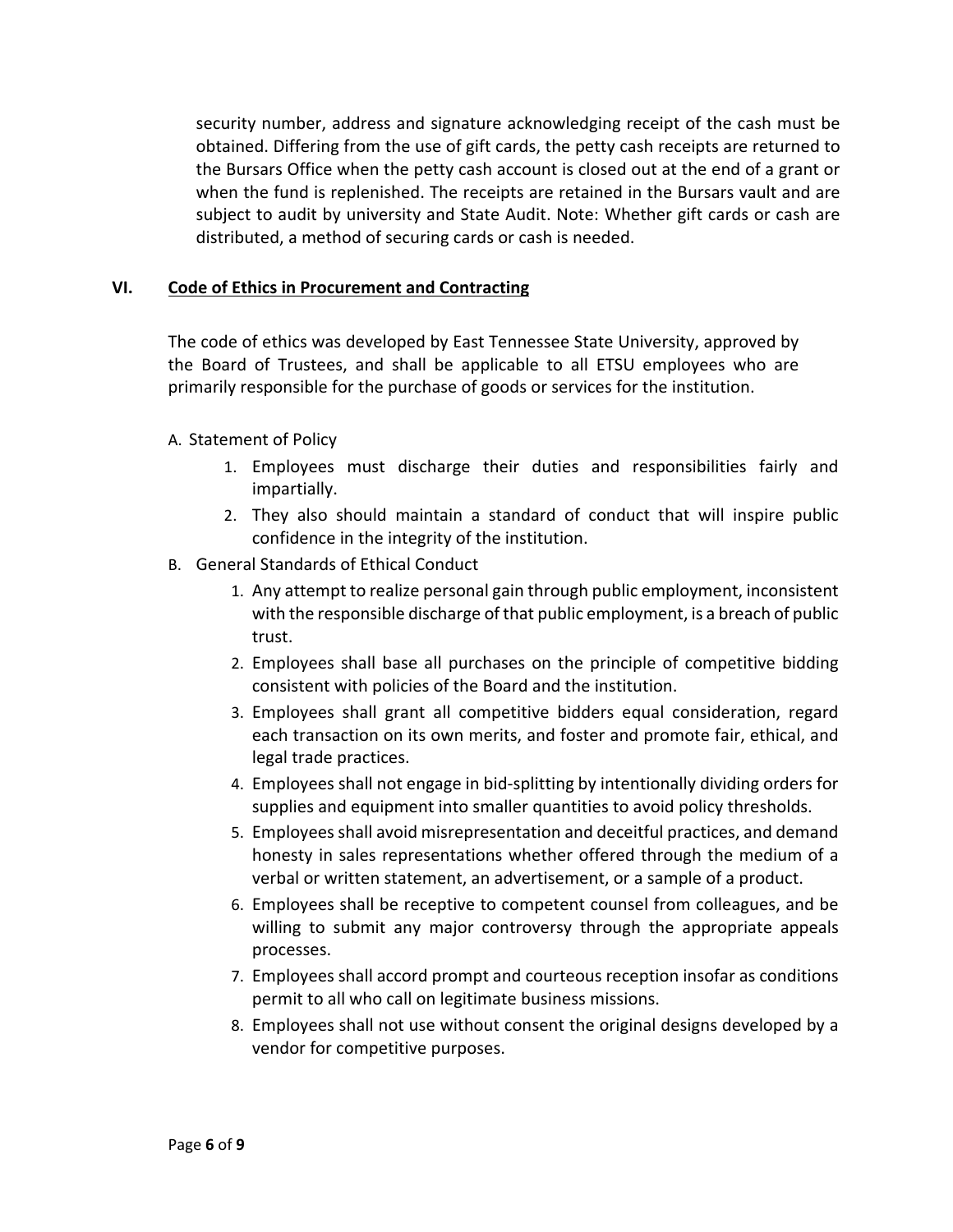- C. Conflict of Interest
	- 1. It shall be a breach of ethical standards for any employee, in the performance of the employee's official duties, to participate directly or indirectly in any proceeding or application, request for ruling or other determination, claim or controversy, or other particular matter pertaining to any contract, or subcontract, and any solicitation or proposal thereof, in which to the employees' knowledge:
		- a. the employee or any member of their immediate family has a substantial financial interest; or
		- b. a business or organization in which the employee or any member of their immediate family has a substantial financial interest as an officer, director, trustee, partner, or employee, is a party; or
		- c. any other person, business, or organization with whom the employee or a member of their immediate family is negotiating or has an agreement concerning prospective employment is a party.
	- 2. Direct or indirect participation shall include but not be limited to involvement through decision, approval, disapproval, recommendation, preparation of any part of a purchase request, influencing the content of any specification or purchase standard, rendering of advice, investigation, auditing or in any other advisory capacity.
- D. Gratuities
	- 1. It shall be a breach of ethical standards for any employee or former employee to solicit, demand, accept, or agree to accept from another person, a gratuity or an offer of employment, in connection with any decision, approval, disapproval, recommendation, preparation of any part of a purchase request, influencing the content of any specification or purchase standard, rendering of advice, investigation, auditing, or in any other advisory capacity in any proceeding or application, request for ruling or other determination, claim or controversy, or other particular matter, pertaining to any contract or subcontract and any solicitation or proposal thereof.
- E. Contemporaneous Employment Prohibited
	- 1. It shall be a breach of ethical standards for any employee who is involved in procurement to become or be, while such an employee, the employee of any party contracting with the particular governmental body by which the employee is employed.

### **Definitions**

A. **Conflict of Interest** - A conflict of interest occurs when the personal interests, financial or otherwise, of a person who owes a duty to the Board of Trustees or the University (all employees) actually or potentially diverge with the person's professional obligations to and the best interests of the Board of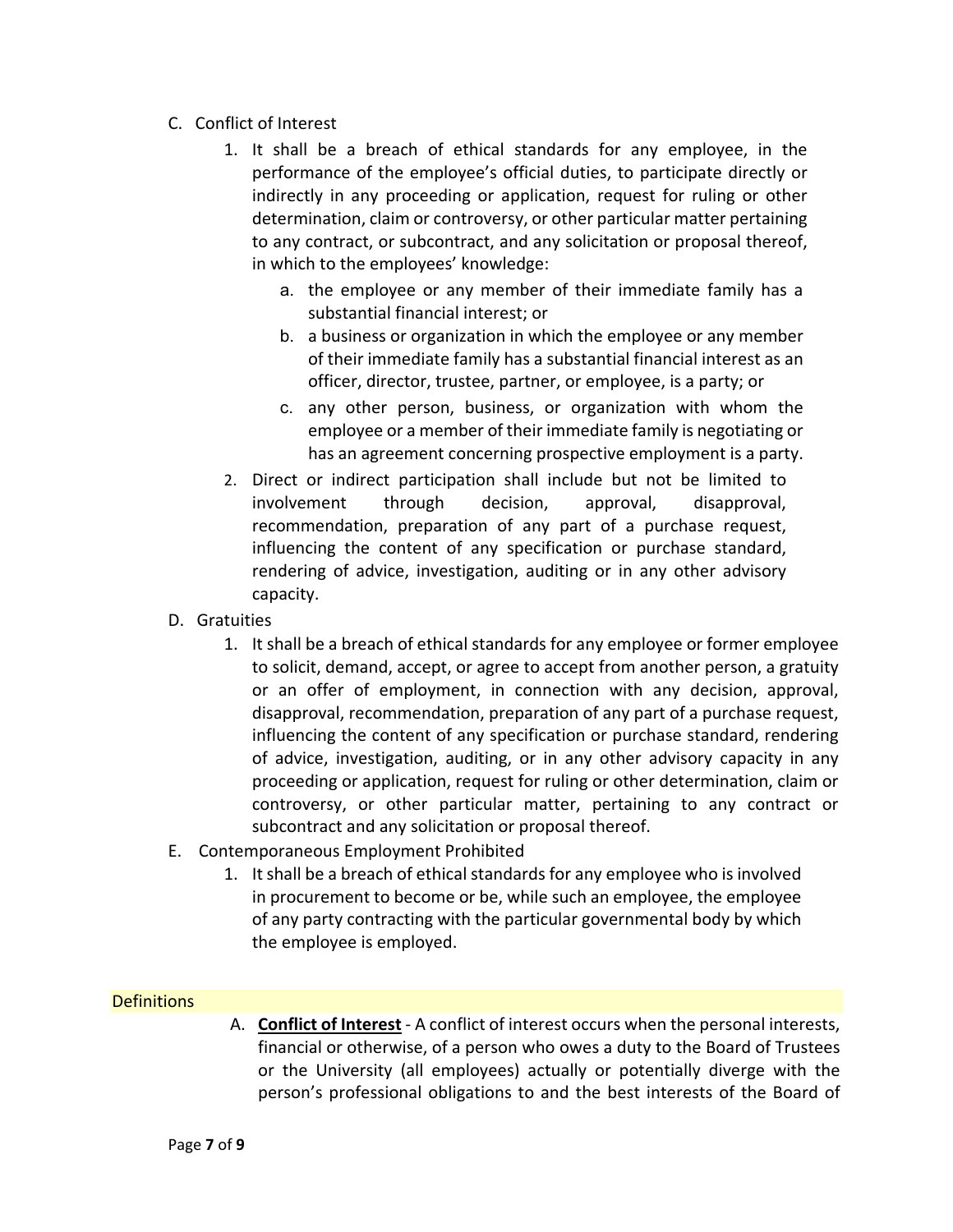Trustees and University. It is a conflict of interest for any person or any company with whom such person is an officer, a director, or an equity owner of greater than 1% interest to bid on any public contract for products or services for a governmental entity if such person or a relative of such person is a member of a board or commission having responsibility for letting or approving such contract. For purposes of this section only, "relative" means spouse, parent, sibling, or child. It is the policy of the University that no employee shall use their employment for personal benefit. Any appearance of favoritism or influence in doing business is prohibited.

- B. **Minority-Owned Business** A continuing, independent, for-profit business which performs a commercially useful function and is at least 51% owned and controlled by one or more minority individuals who are impeded from normal entry into the economic mainstream because of past practices of discrimination based on race or ethnic background.
- C. **Non-Competitive Purchases and Contracts** Purchases and contracts made when items or services are unique and possess specific characteristics that can be filled by only one source.
- D. **Procard** The procurement card program available for purchases of goods less than \$5,000.
- E. **Service Disabled Veteran Business** Tennessee service-disabled veteran means any person who served honorably on active duty in the Armed Forces of the United States with at least a twenty percent (20%) disability that is service-connected meaning that such disability was incurred or aggravated in the line of duty in the active military, naval or air service. "Tennessee service disabled veteran owned business" means a service disabled veteran owned business that is a continuing, independent, for profit business located in the state of Tennessee that performs a commercially useful function, and is at least 51% owned and controlled by one (1) or more service-disabled veterans.
- F. **Small business** A business which is independently owned and operated and is not dominant in its field of operation.
- G. **Surplus Property** Any University property such as movable equipment or supplies (not real property such as land or buildings) a department determines to be excess to its needs and for which the department has no foreseeable requirement.
- H. **Unlawful Employee Activities** It is unlawful for any employee to bid on, sell, or offer for sale, any merchandise, equipment or material, or similar commodity, to the state of Tennessee or to have any interest in the selling of the same to the state during that person's term of employment and for six months thereafter (T.C.A. § 12-4-103). Disclosure of any such transaction by an employee or member of the employee's family or by a business in which an employee or member of the employee's family has any significant (more than 4%) ownership interest or for which an employee or employee family